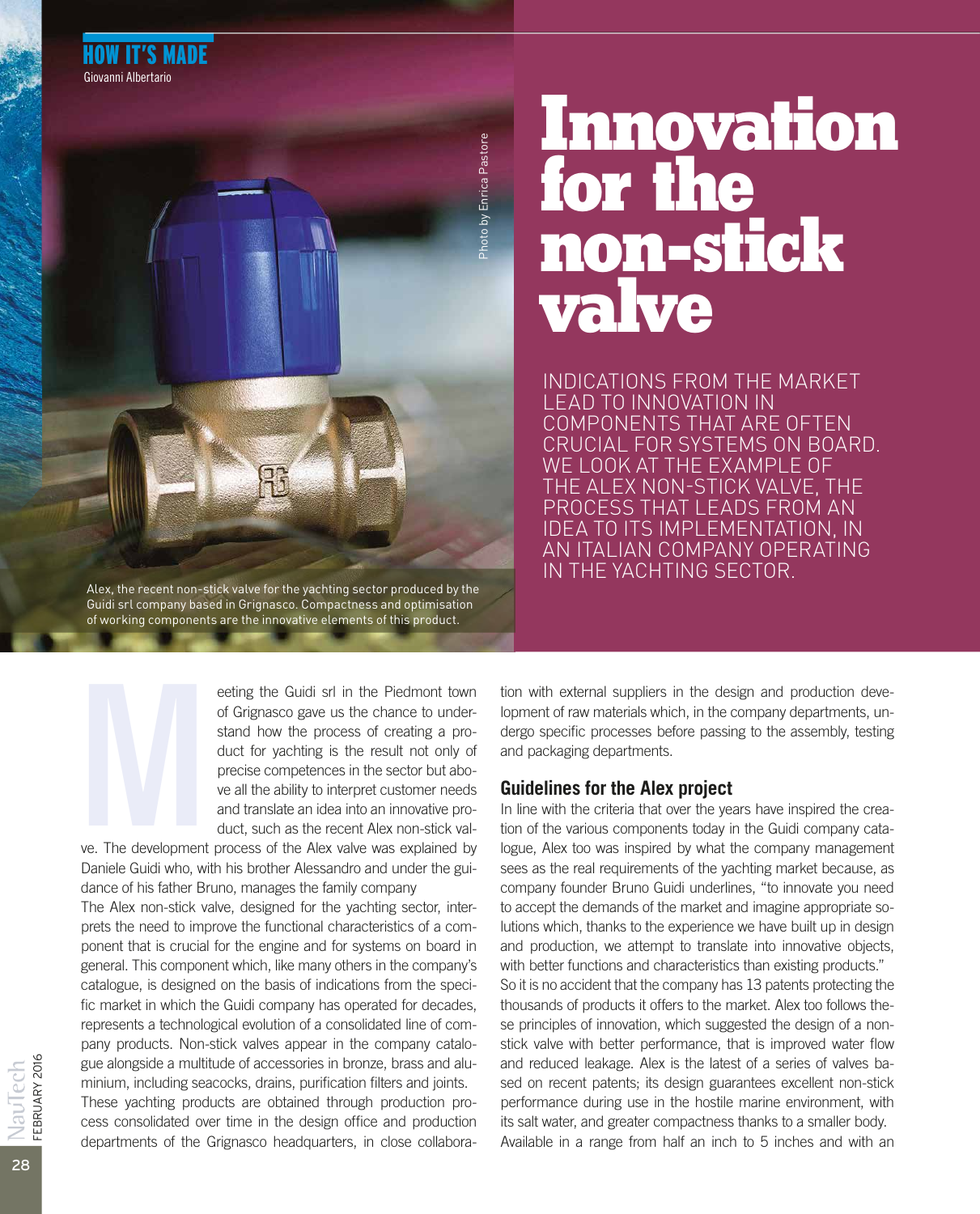

The Guidi family runs the company, managing all activities from the development of an idea to the production of products and their launch in the market. From the left, company founder Bruno Guidi with his sons Daniele and Alessandro.



The range of products produced by the Guidi company includes, alongside valves, also filters, joints and traditional yachting products and more. In the photograph a flanged bronze filter for water purification and the 2210 non-stick valve of which Alex inherits the working system. The preferred materials for these products are brass and bronze, which are worked on in internal departments with specific production resources under the guidance of experienced staff.



In the first phase of the Alex product materials and geometry of the body and the various working components of the valve are defined.



The design of Alex involved 3-D CAD modelling to verify the overall structure. The photograph shows the open/ close indicator on the cap and its connection to the valve body.

exclusive threaded fixing system, Alex is produced completely in bronze, a material preferred in the yachting sector to brass, because it creates fewer problems in use while offering great reliability and optimal cost for its characteristics. This reliability, extremely necessary in a context where the growing sophistication of systems makes engine and electronic apparatus cooling components critical, is a point of reference and a guideline for the creation of Alex. In this way, with no compromises on the design front, Alex earns its place in top-level solutions for the yachting sector.

## **Design and production process**

Following the evolution of earlier patented models of non-stick valves and inspired by the idea of greater compactness, the Alex project began in 2013 and was developed in little more than a year, from the design phase to the start of production.

The company design office, which uses external collaborators in the development of design details, drew up the structural scheme of the valve body and the details of the working parts inside.

It is the particular configuration of the internal system, a complex closing mechanism without the traditional ball, that makes the water flow more fluid and avoids any blockage of the valve, while the

external housing ensures the compactness of the finished product. Materials, size and patented structure are the characteristics of Alex which, also in aesthetic terms, has a particular covering and method of manipulation. In line with sector regulations, the system has a knob on the upper part covered by a plastic cap which integrates an important on/off control that is simple to use and ensures correct operation. In executional terms, it was the company design office headed by Alessandro Guidi that started off the Alex project, setting in CAD software the geometric references needed to configure the valve body and the working components inside in the correct way. The choice of material is a key element in the design phase, because the quality of the end product depends on it. The choice of bronze was the key to reaching this objective, as was the optimal definition of the internal components of the valve body. The geometry of the body depends on that of the working components inside it, which are thus computed designed to verify their overall compatibility, also in relation to assembly problems. The design of Alex naturally benefited from the experience the design office has acquired over the years, together with outside suppliers that collaborate constantly with the company, and thus have a correct perception of produc-